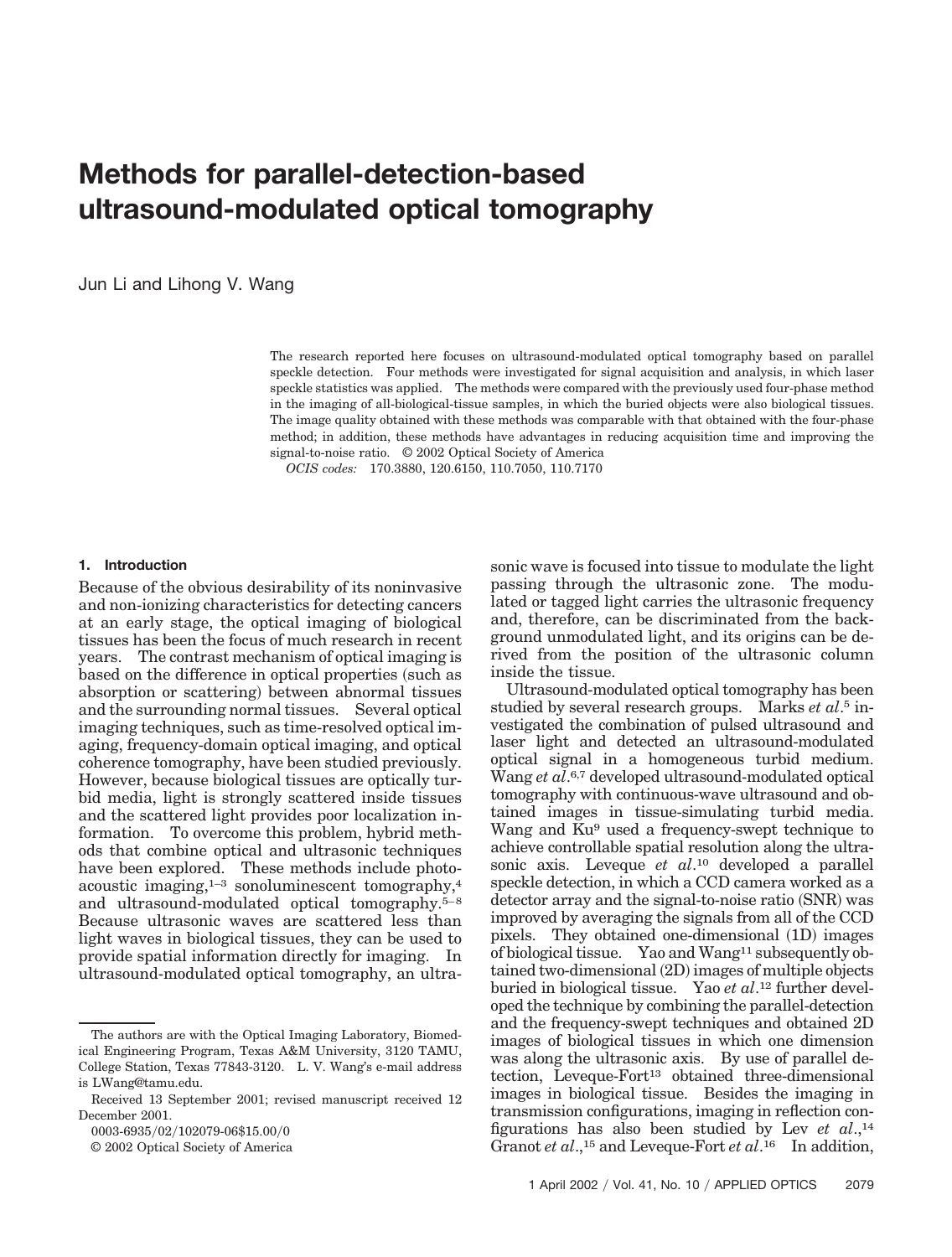Leutz and Maret<sup>17</sup> and Mahan *et al*.<sup>18</sup> investigated selected mechanisms of ultrasonic modulation of light in scattering media. More recently, Wang19,20 developed comprehensive analytic and Monte Carlo models that accounted for all of the contributing mechanisms, and they were able to evaluate their respective contributions.

The parallel speckle detection<sup>10–13,16</sup> is, so far, the most efficient technique for ultrasound-modulated optical tomography. Because four acquisitions are needed to recover the modulated signals and each acquisition has to collect sufficient photons to maintain enough SNR, the long acquisition time may lead to speckle decorrelation. In this paper, we investigate four methods for data acquisition and analysis: a three-phase method, two two-phase methods, and a cross-correlation method. The two-phase methods are similar to but different from the approach by Selb *et al*.21 Both Selb *et al*. and our group used twoacquisition detection schemes independently with different treatments. We proposed two methods for the two-acquisition detection, and more significantly, we compared the images with the commonly used four-phase method. The purpose of the study is, by a careful comparison of the methods, to find efficient ways for parallel speckle detection. In our experiments, we obtained 2D images of all-biological-tissue samples in which the objects of interest were also biological tissues. The four methods produced image qualities comparable with that of the fouracquisition method but had advantages in shortening the acquisition time and improving the SNR.

#### **2. Methods of Signal Acquisition and Analysis**

#### A. Four-Phase Method

In the parallel-detection method, a source-synchronized lock-in technique is applied and a CCD camera is used as a detector array with each pixel acting as a single detector. The speckle size on the CCD surface is adjusted to match the pixel size. The signal in a single pixel can be expressed as

$$
I = I_{\text{dc}} + I_{\text{ac}} \cos(\phi_s + \phi), \tag{1}
$$

where  $I_{dc}$  is the background intensity;  $I_{ac}$  is the signal intensity related to the modulated ac signal;  $\phi_s$  is the initial phase of the speckle; and  $\phi$  is the phase delay of the signal applied to the ultrasonic transducer relative to the signal applied to the laser.

Traditionally in parallel detection, four acquisitions were made to recover the modulation signals,  $10-13$ where the four sequential acquisitions have phase delays of 0°, 90°, 180°, and 270°, respectively. The signals from the four acquisitions are as follows:

$$
I_1 = I_{\text{dc}} + I_{\text{ac}} \cos \phi_s, \tag{2}
$$

$$
I_2 = I_{\text{dc}} + I_{\text{ac}} \sin \phi_s, \tag{3}
$$

$$
I_3 = I_{\text{dc}} - I_{\text{ac}} \cos \phi_s, \tag{4}
$$

$$
I_4 = I_{\text{dc}} - I_{\text{ac}} \sin \phi_s. \tag{5}
$$

From Eqs.  $(2)$ – $(5)$ , we obtain

$$
I_{\text{dc}} = (I_1 + I_2 + I_3 + I_4)/4, \tag{6}
$$

$$
I_{ac} = [(I_1 - I_3)^2 + (I_2 - I_4)^2]^{1/2}.
$$
 (7)

We define quantity  $M = I_{ac}/I_{dc}$  as the modulation depth, which reflects the local optical and ultrasonic properties. After averaging the modulation depths obtained from all of the CCD pixels, we take the average  $\langle M \rangle$  as the imaging signal corresponding to the current location of the ultrasonic column. By comparing experimental data of  $\langle I_{\rm ac}/I_{\rm dc} \rangle$  and  $\langle I_{\rm ac} \rangle$  $\langle I_{\text{dc}}\rangle$ , we found there was little difference, less than 0.1%, between the values. In practice, we take  $\langle M \rangle$  $\approx \langle I_{\rm ac}\rangle/\langle I_{\rm dc}\rangle$ .

# B. Three-Phase Method

In this method, we simply reduce the number of acquisitions from four to three by making acquisitions at phase delays of 0°, 90°, 180° or other combinations of three phases. From Eqs.  $(2)$ – $(5)$ , we get

$$
I_{\text{dc}} = (I_1 + I_3)/2,\tag{8}
$$

$$
I_{ac} = [(I_1 - I_3)^2 + (2I_2 - I_1 - I_3)^2]^{1/2}
$$
 (9)

for the combination of 0°, 90°, and 180°, or

$$
I_{\rm dc} = (I_2 + I_4)/2, \tag{10}
$$

$$
I_{ac} = [(I_2 - I_4)^2 + (2I_3 - I_2 - I_4)^2]^{1/2}
$$
 (11)

for the combination of 90°, 180°, and 270°.

In this case, the CCD images can be obtained as in the four-phase method. This method requires three acquisitions and consumes, therefore, three fourths of the acquisition time required by the conventional four-phase method.

## C. Two-Phase Method I

In this method, we further reduce the acquisitions from three to two, which can be done in either of two ways. In the first method, two acquisitions with a phase difference of 180° are selected, such as 0° and 180 $^{\circ}$ . From Eqs. (2) and (4), one can obtain

$$
I_{\text{dc}} = (I_1 + I_3)/2. \tag{12}
$$

Subtracting Eq.  $(4)$  from Eq.  $(2)$  and squaring the result generates

$$
4I_{ac}^2 \cos^2 \phi_s = (I_1 - I_3)^2. \tag{13}
$$

Based on the speckle statistics that speckles have random phases, the average of cos  $2\phi_s$  over the speckle field should be zero, and the average of  $\cos^2 \phi$ . over the speckle field should be  $\frac{1}{2}22$ :

$$
\langle \cos^2 \phi_s \rangle = 1/2. \tag{14}
$$

Averaging the variables in Eq. (13) for all CCD pixels and applying Eq.  $(14)$ , we have

$$
\langle I_{ac}^2 \rangle = \langle (I_1 - I_3)^2 \rangle / 2. \tag{15}
$$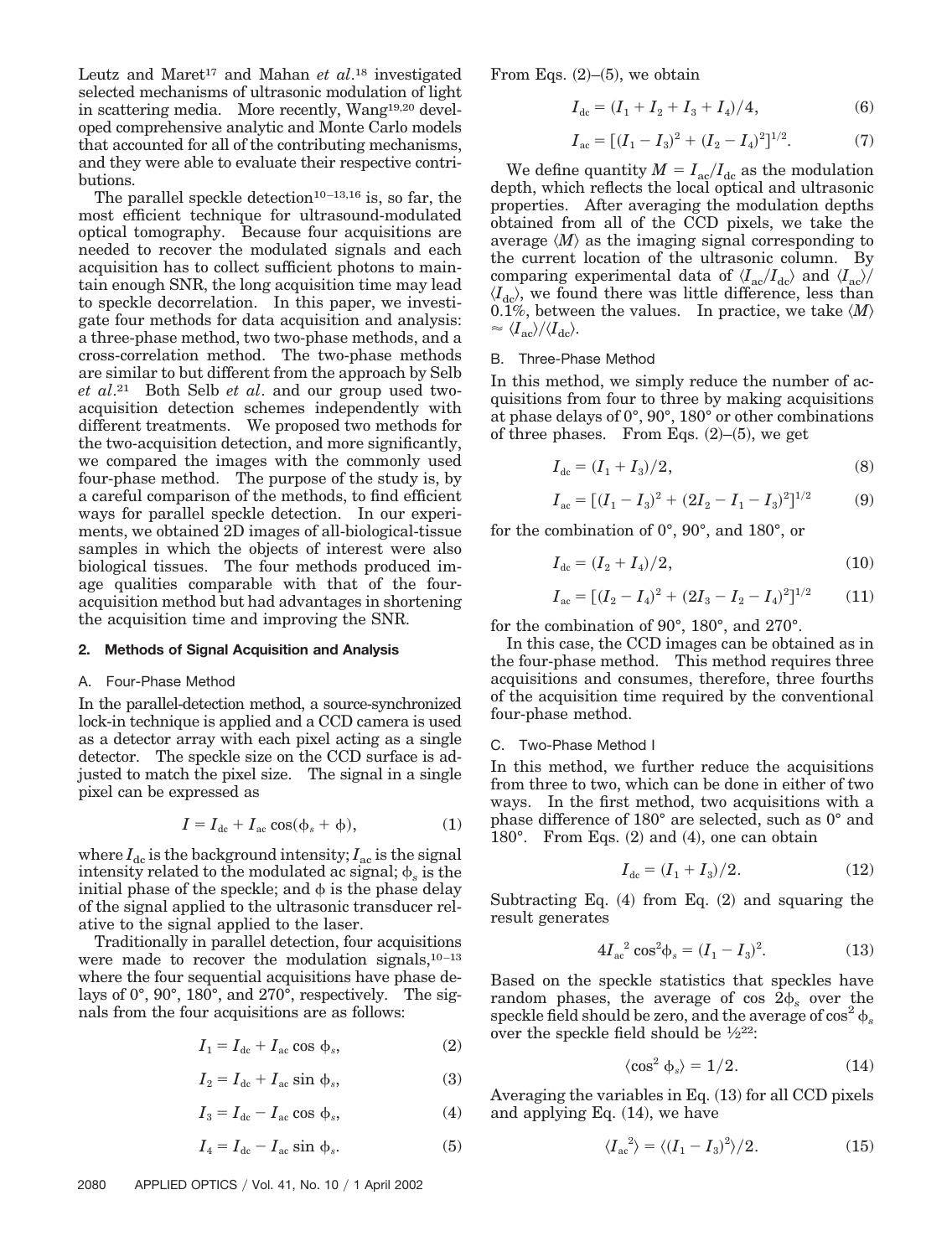In the paper by Selb *et al.*,<sup>21</sup> the authors extracted the item involving  $I_{dc}$  by subtracting two equations that were similar to Eq.  $(2)$  and Eq.  $(4)$ , taking the absolute value of the difference, and using the relation- $\ket{\sin\phi_s} = 2/\pi. \quad \text{Our treatment is similar to but}$ different from theirs.

To obtain the imaging signal *M*, approximation  $\langle I_{\rm ac} \rangle^2 \approx \langle I_{\rm ac} \rangle$  is applied, which is valid when variance  $\sigma_{\rm ac}^{\rm ac}$  (i.e.,  $\langle \tilde{I}_{\rm ac}^{\ 2} \rangle - \langle I_{\rm ac} \rangle^2$ ) is small compared with  $\langle I_{\rm ac}^{\ 2} \rangle$ and  $\langle I_{\rm ac} \rangle^2$ .

$$
\langle M \rangle \approx \langle I_{ac}^2 \rangle^{1/2} / \langle I_{dc} \rangle = \left[ \langle (I_1 - I_3)^2 \rangle / 2 \right]^{1/2} / \langle (I_1 + I_3) / 2 \rangle.
$$
\n(16)

Similarly, for the acquisitions with phase delays of 90° and 270°, the imaging signal is

$$
\langle M \rangle \approx \langle I_{ac}^2 \rangle^{1/2} / \langle I_{dc} \rangle = \left[ \langle (I_2 - I_4)^2 \rangle / 2 \right]^{1/2} / \langle (I_2 + I_4) / 2 \rangle.
$$
\n(17)

# D. Two-Phase Method II

Alternatively, we can process the signals from the two-phase acquisitions by squaring Eq.  $(2)$  and averaging each variable over all the CCD pixels. Applying the statistical properties, that is, Eq.  $(14)$ , we obtain

$$
\langle I_1^2 \rangle = \langle I_{\text{dc}}^2 \rangle + \langle I_{\text{ac}}^2 \rangle / 2, \tag{18}
$$

$$
\langle M \rangle \approx (\langle I_{\text{ac}}^2 \rangle / \langle I_{\text{dc}}^2 \rangle)^{1/2} = [2(\langle I_1^2 \rangle / \langle I_{\text{dc}}^2 \rangle - 1)]^{1/2}, \quad (19)
$$

or

$$
\langle M \rangle \approx (\langle I_{ac}^2 \rangle / \langle I_{dc}^2 \rangle)^{1/2} = [2(\langle I_3^2 \rangle / \langle I_{dc}^2 \rangle - 1)]^{1/2}, \quad (20)
$$

where  $I_{\text{dc}} = (I_1 + I_3)/2$  and approximation  $\langle I_{\text{ac}}/I_{\text{dc}}\rangle$  $\approx$   $(\langle I_{ac}^2 \rangle)/(\langle I_{dc}^2 \rangle)^{1/2}$  are applied. Modulation depth measured in a CCD pixel can be expressed as  $I_{ac}/I_{dc}$  $= \langle I_{\rm ac}/I_{\rm dc} \rangle + \delta$ , where  $\delta$  (<0, or, >0) is the deviation of modulation depth  $I_{\rm ac}/I_{\rm dc}$  to the mean  $\langle I_{\rm ac}/I_{\rm dc}\rangle$ . By squaring the equation, averaging over all CCD pixels, and ignoring the item involving  $\langle \delta \rangle$  and the item involving  $\langle \delta^2 \rangle$ , we obtain the above approximation.

Similarly, for the combination of 90° and 270° phase delays, we have

$$
\langle M \rangle \approx (\langle I_{ac}^2 \rangle / \langle I_{dc}^2 \rangle)^{1/2} = [2(\langle I_2^2 \rangle / \langle I_{dc}^2 \rangle - 1)]^{1/2}, \quad (21)
$$

or

$$
\langle M \rangle \approx (\langle I_{ac}^2 \rangle / \langle I_{dc}^2 \rangle)^{1/2} = [2(\langle I_4^2 \rangle / \langle I_{dc}^2 \rangle - 1)]^{1/2}, \quad (22)
$$

where  $I_{\text{dc}} = (I_2 + I_4)/2$ . The two-phase methods would reduce by half the acquisition time compared with that of the four-phase method.

## E. Cross-Correlation Method

In addition, we applied the correlation relationship for signal processing. With the use of the aforementioned phase-delay parallel detection, we calculate the cross-correlation coefficients between the speckle patterns acquired with different phase delays. Because of the different phase delays, the speckle patterns will differ. The decorrelation of the speckle



Fig. 1. Experimental setup: T, transducer; AMP, power amplifier; FG, function generator; PC, personal computer.

pattern between the two acquisitions reflects the effect of ultrasonic modulation if the decorrelation caused by Brownian motion is negligible within the acquisition time period. The cross-correlation coefficient between the *m*th and *n*th speckle patterns is calculated as

$$
R_{m,n} = \sum_{i=1}^{N} (I_{m,i} - \langle I_m \rangle)(I_{n,i} - \langle I_n \rangle) / \left[ \sum_{i=1}^{N} (I_{m,i} - \langle I_m \rangle)^2 \sum_{i=1}^{N} (I_{n,i} - \langle I_n \rangle)^2 \right]^{1/2},
$$
(23)

where  $m, n = 1, 2, 3, 4; N$  is the number of pixels of the CCD camera;  $I_{m,i}$  and  $I_{n,i}$  are the signal intensities in the *i*th pixel in the *m*th and *n*th speckle patterns, respectively; and  $\langle I_m \rangle$  and  $\langle I_n \rangle$  are the average signal intensities of the *m*th and *n*th speckle patterns, respectively. The quantity  $1 - R_{m,n}$  is taken as the imaging signal. Because only two acquisitions are required for correlation processing, the acquisition time is the same as in the two-phase method.

### **3. Experiments**

# A. Experimental Setup

The experimental setup, as shown in Fig. 1, is the same as the one reported previously except for the data-acquisition procedures.11 A coordinate was given for reference. The optical axis was along the *X* axis, and the ultrasonic axis was along the *Z* axis. A diode laser of 690 nm in wavelength Melles Griot, 56IMS667) was used as the light source. The coherence length of the laser was  $\sim$ 6 cm when it was modulated at 1 MHz. The laser beam incident upon the sample was  $\sim$ 8 mm in diameter and had a power of  $\sim$ 11 mW. Ultrasonic waves were generated by a focused ultrasonic transducer UltranLab, VHP100- 1-R38) with a 38-mm focal length in water and a 1-MHz central response frequency, and they were coupled into the tissue sample through water in which the sample was partially immersed. The focal zone of the ultrasonic waves was  $\sim$ 2 mm in diameter and  $\sim$ 20 mm in length. The peak pressure at the focus was  $\sim 10^5$  Pa, which is below the damage threshold for biological tissues. The light transmitted through the tissue generated speckle patterns, which were detected by a 12-bit digital CCD camera (Dalsa, CA-D1-0256T) with  $256 \times 256$  pixels. The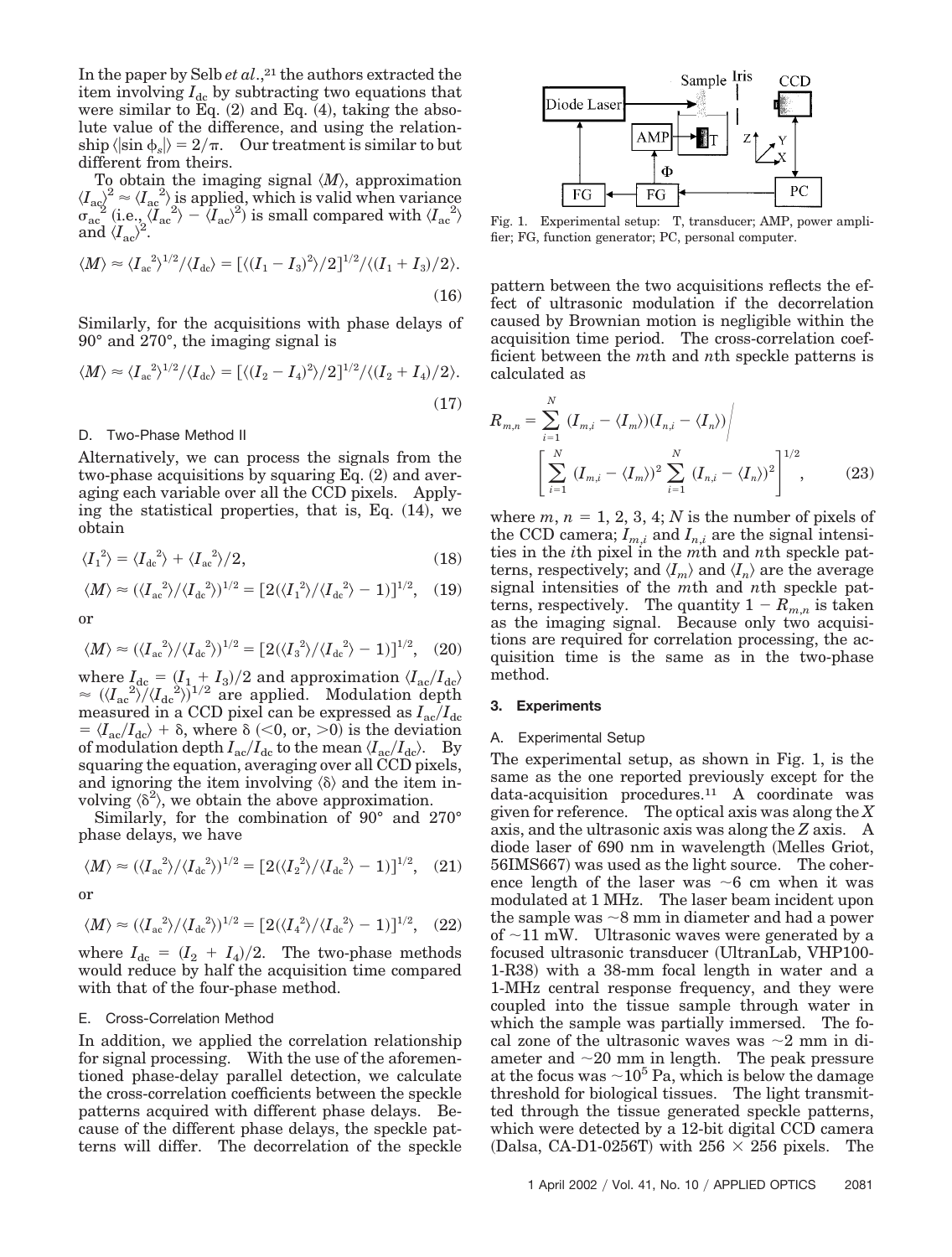exposure time of the CCD camera was selected such that sufficient photons were collected. An iris was placed behind the sample to control the speckle size to approximately equal the CCD pixel size, which was  $\sim$ 16  $\mu$ m. Two function generators (Stanford Research Systems, DS345) were used to drive the ultrasonic transducer and to modulate the diode laser, respectively. An rf amplifier (ENI, 325LA) was applied to amplify the signals driving the transducer. The two function generators shared the same time base for synchronization. The function generators and the CCD camera were controlled with a computer.

# B. Experimental Results and Discussion

In the experiment, the source-synchronized lock-in technique was applied. The diode laser and the ultrasonic transducer were modulated at the same frequency of 1 MHz. The phase delay was set to a sequence of 0°, 90°, 180°, and 270° or one of 0°, 180°, 90°, and 270°. The different sequences did not show differences in the final results.

The host tissue samples were chicken breast tissues and the buried objects were also chicken tissues—gizzards, which had a larger absorption coefficient and almost the same scattering coefficient as the chicken breast tissues. All of the methods just described were applied to imaging the samples. To obtain a 2D image, we scanned the tissue sample along the *X* axis and *Y* axis.

Figure 2 shows a comparison of the 2D images obtained with the various methods. Figures  $2(a)$ and  $2(b)$  are images obtained with the four-phase method and the three-phase method, respectively. The combination of phase delays of 0°, 90°, 180° was used in the three-phase method. Other combinations produced similar results. The sample was 15 mm thick in the *X* direction with two gizzard objects buried in the middle plane. The original sizes of the objects were approximately 1.5 mm  $\times$  2.5 mm  $\times$  7 mm along the  $\overline{X}$ ,  $Y$ , and  $\overline{Z}$  axes, respectively. The sizes changed after the sample was pressed with two parallel plates to maintain a uniform thickness in the *X* direction. In both images, the two objects are clearly seen, which indicates that the three-phase method—with less acquisition time—can generate an image with a quality close to that of the four-phase method.

Figures  $2(c)$  and  $2(d)$  show images obtained with two two-phase methods for the same sample. The images are from the acquisitions of the 0° and 180° phase delays: the images from the 90° and 270° phase delays are similar and are not shown. The images in Figs. 2(c) and 2(d) are almost the same and are similar to those from the four-phase method. The result justifies the approximations in Eqs.  $(16)$ and  $(17)$  and Eqs.  $(19)$ – $(22)$ , and it shows that twophase methods can be used as an alternative to the four-phase method to reduce acquisition time significantly.

Figure  $2(e)$  is an image obtained with the crosscorrelation method. The cross correlation of speckle



Fig. 2. 2D images of 15-mm-thick chicken breast tissue in which two gizzard objects were buried. The images were obtained with the (a) four-phase, (b) three-phase, (c) two-phase I, (d) two-phase II, and (e) cross-correlation I methods, and with (f) dc signals.

patterns that were generated with 0° and 90° phase delays was studied. The image looks similar to those obtained with other methods.

Figure  $2(f)$  gives an image using the average intensities of speckle patterns as the imaging signals, namely an image from the dc signals  $(\langle I \rangle = \langle I_{\text{dc}} \rangle)$ . The two objects are invisible in this image, whereas they are sharply visible in the images obtained with the modulated data—indicating the efficacy of spatial encoding using the focused ultrasonic beam.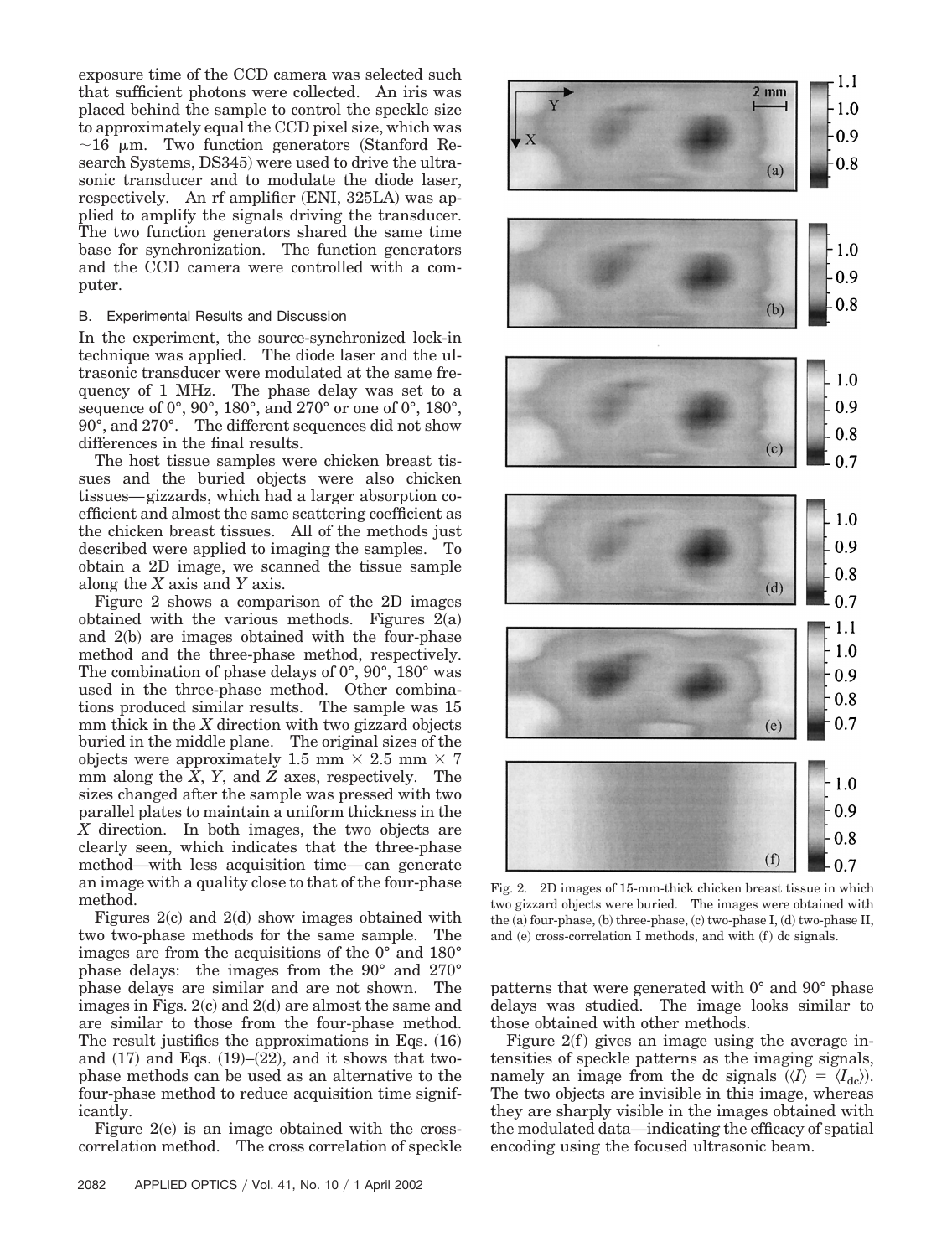

Fig. 3. Comparison of 1D images: (a) obtained from four-phase, three-phase, and two-phase methods, as well as an image from the dc signals; (b) from the cross-correlation coefficients, which were obtained from the various combinations of two different phasedelay acquisitions.

To compare the image qualities in detail, we plotted the 1D images corresponding to the scan line along the *Y* axis at the center of the sample. Figure 3(a) shows the 1D images obtained with the four-, three-, and two-phase methods, as well as one from the dc signals. It is apparent that the images obtained with the two-phase methods are almost the same as that obtained with the four-phase method. A detailed comparison shows that the contrast of images obtained with the three-phase method is lower than with the two- or four-phase methods. Figure 3(b) compares the 1D images obtained with the correlation coefficients calculated from the combinations of any two of the acquisitions of different phase delays. The images from different combinations are similar. Comparing Figs.  $3(a)$  and  $3(b)$  quantitatively, one can see that the contrasts of images obtained with the correlation method are slightly higher.

Because the images from the two-phase methods and the correlation method have qualities similar to those from the four-phase method, which has been used in parallel detection, these methods are supe-



Fig. 4. Comparison of images obtained with the four-phase, twophase, and cross-correlation methods, respectively. The exposure time in the two-phase and cross-correlation methods was doubled.

rior because they have the advantage of requiring half the acquisition time. It is recognized that speckle decorrelation caused by the Brownian motion of scatterers has to be avoided in parallel detection. A correlation time of 400 ms was measured in our previous experiments with 12-mmthick chicken tissues $11$  and the correlation time was found to decrease with the increase of tissue thickness. The data-acquisition time must be shorter than the correlation time. However, sufficient exposure is needed in the case of low laser power or thick samples. Therefore, the reduction of acquisition time with the two-phase methods or the correlation method is significant.

In terms of the SNR, the two-phase methods and the correlation method yield higher SNRs than the four-phase method. With the same acquisition time, the exposure time of each acquisition in the twophase methods or the correlation method can be two times as long as that in the four-phase method. The increase of exposure time will increase the SNR. Figure 4 shows a comparison of the 1D images obtained with the four-phase method, two-phase method, and cross-correlation method, respectively, where the last two methods had a doubled exposure time. The measurements were made with another chicken tissue sample, which was  $\sim$ 16 mm thick. It is shown that the SNR improvement with the twophase method or with the cross-correlation method also enhanced the image contrast. The figure shows that the image contrast obtained with the crosscorrelation method was higher than that obtained with the two-phase method, which agrees with the result shown in Figure 3. This implies that the correlation method has higher sensitivity in detecting the ultrasonic modulation.

Moreover, we compared images obtained with our two two-phase methods and with the method of Selb *et al*.21 The comparison shows that the three different two-phase methods produce images with similar qualities.